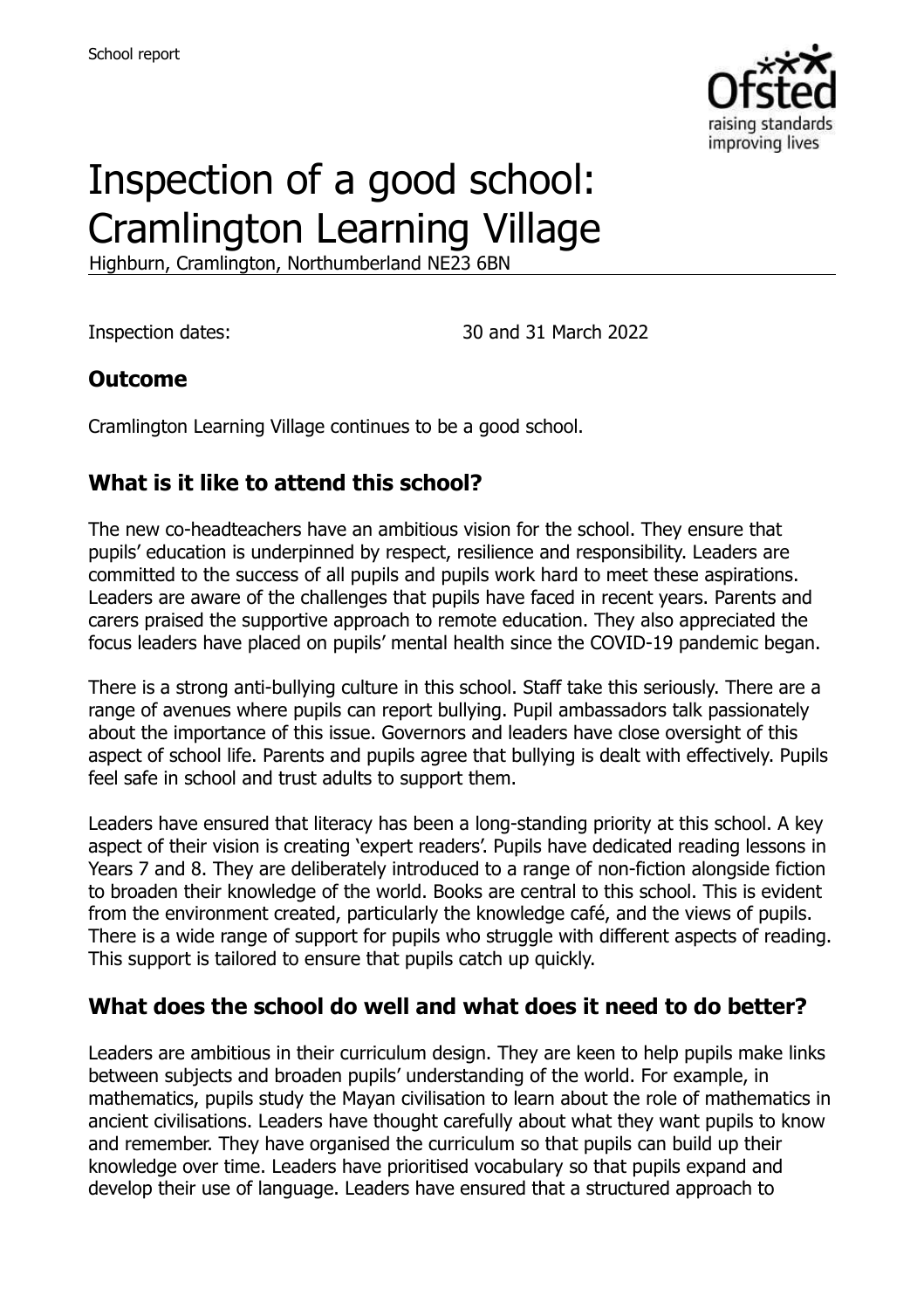

reading underpins all aspects of the curriculum. Pupils with special educational needs and/or disabilities (SEND) are supported effectively to access the same ambitious curriculum as their peers. Teachers are well trained in understanding pupils' individual needs and how to best meet them. Leaders ensure that all pupils have access to the same high-quality experiences.

Teachers use questioning effectively in lessons to ensure that they uncover gaps in pupils' knowledge quickly. In some subjects, assessment is closely matched to the curriculum and used to inform future teaching. However, in some subjects, the GCSE-style assessments being used in Years 7 to 9 are not tightly aligned with the most important knowledge in the curriculum.

Pupils are prepared effectively for life in modern Britain. There is a well-planned personal, social, health education (PSHE) curriculum. Leaders ensure that pupils receive clear messages around topics such as consent, personal safety and mental health. The curriculum has been planned so that pupils receive these messages in an age-appropriate way. The regular form-time sessions are supported by 'Well Being days', with visits from external speakers, including the police and the National Society for the Prevention of Cruelty to Children. Teachers check how well pupils have understood the PSHE curriculum through online quizzes.

Leaders ensure that pupils are prepared for their next steps through careers guidance. Leaders focus on raising pupils' aspirations and pupils learn about skills they will need for employment. The advice pupils receive is relevant to the local area and closely personalised for older pupils. Leaders ensure that vulnerable pupils receive additional support in making the best choices for their future.

Governors are closely involved in life of school. They have an accurate picture of the school's priorities. They are clear about the actions leaders have taken in response to the pandemic, particularly prioritising mental health provision for pupils. Staff feel valued and well supported by leaders. Teachers who are early in their career explain how leaders have enabled them to succeed. Teachers describe the school as a 'community' and feel that their opinions are valued. Staff feel that leaders consider their well-being and help them to balance their workload.

## **Safeguarding**

The arrangements for safeguarding are effective.

Leaders have cultivated a vigilant approach to keeping pupils safe across the school. All adults are alert to signs of concern. Staff, including governors, undertake regular training. Leaders have ensured that there is a large team of staff responsible for safeguarding. Reporting systems are clear. Leaders keep detailed and accurate logs of actions taken to keep pupils safe, including around the safe recruitment of adults. The safeguarding team works effectively with external agencies to ensure that vulnerable pupils and their families are provided with the right support. Leaders are prioritising mental health provision in response to the rising demand in this area, following the impact of the pandemic.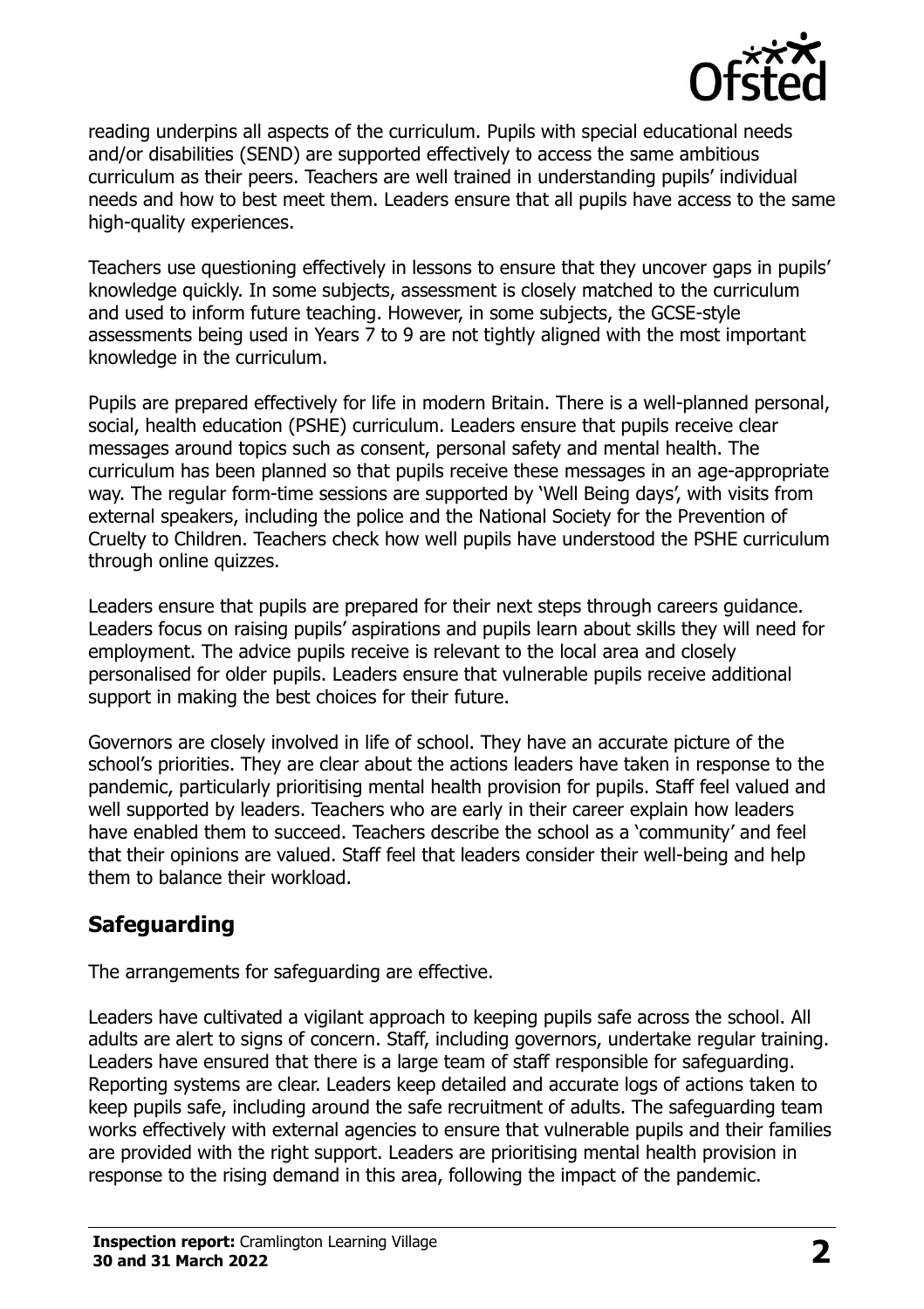

Pupils explain that they have a trusted adult and feel safe in school. Pupils are taught how to keep themselves safe effectively, especially online.

### **What does the school need to do to improve? (Information for the school and appropriate authority)**

■ In some subjects, assessment in Years 7 to 9 is not closely matched with the key knowledge that pupils have been learning. As a result, assessments do not consistently support teachers to check that pupils have learned important component knowledge. Leaders should ensure that assessments at key stage 3 are carefully aligned with the ambitious curriculum and focus on checking the key component knowledge they want pupils to know and remember.

## **Background**

When we have judged a school to be good, we will then normally go into the school about once every four years to confirm that the school remains good. This is called a section 8 inspection of a good or outstanding school, because it is carried out under section 8 of the Education Act 2005. We do not give graded judgements on a section 8 inspection. However, if we find evidence that a school would now receive a higher or lower grade, then the next inspection will be a section 5 inspection. Usually this is within one to two years of the date of the section 8 inspection. If we have serious concerns about safeguarding, behaviour or the quality of education, we will deem the section 8 inspection as a section 5 inspection immediately.

This is the first section 8 inspection since we judged the school to be good in February 2017.

#### **How can I feed back my views?**

You can use [Ofsted Parent View](https://parentview.ofsted.gov.uk/) to give Ofsted your opinion on your child's school, or to find out what other parents and carers think. We use information from Ofsted Parent View when deciding which schools to inspect, when to inspect them and as part of their inspection.

The Department for Education has further quidance on how to complain about a school.

If you are the school and you are not happy with the inspection or the report, you can [complain to Ofsted.](https://www.gov.uk/complain-ofsted-report)

## **Further information**

You can search for [published performance information](http://www.compare-school-performance.service.gov.uk/) about the school.

In the report, '[disadvantaged pupils](http://www.gov.uk/guidance/pupil-premium-information-for-schools-and-alternative-provision-settings)' refers to those pupils who attract government pupil premium funding: pupils claiming free school meals at any point in the last six years and pupils in care or who left care through adoption or another formal route.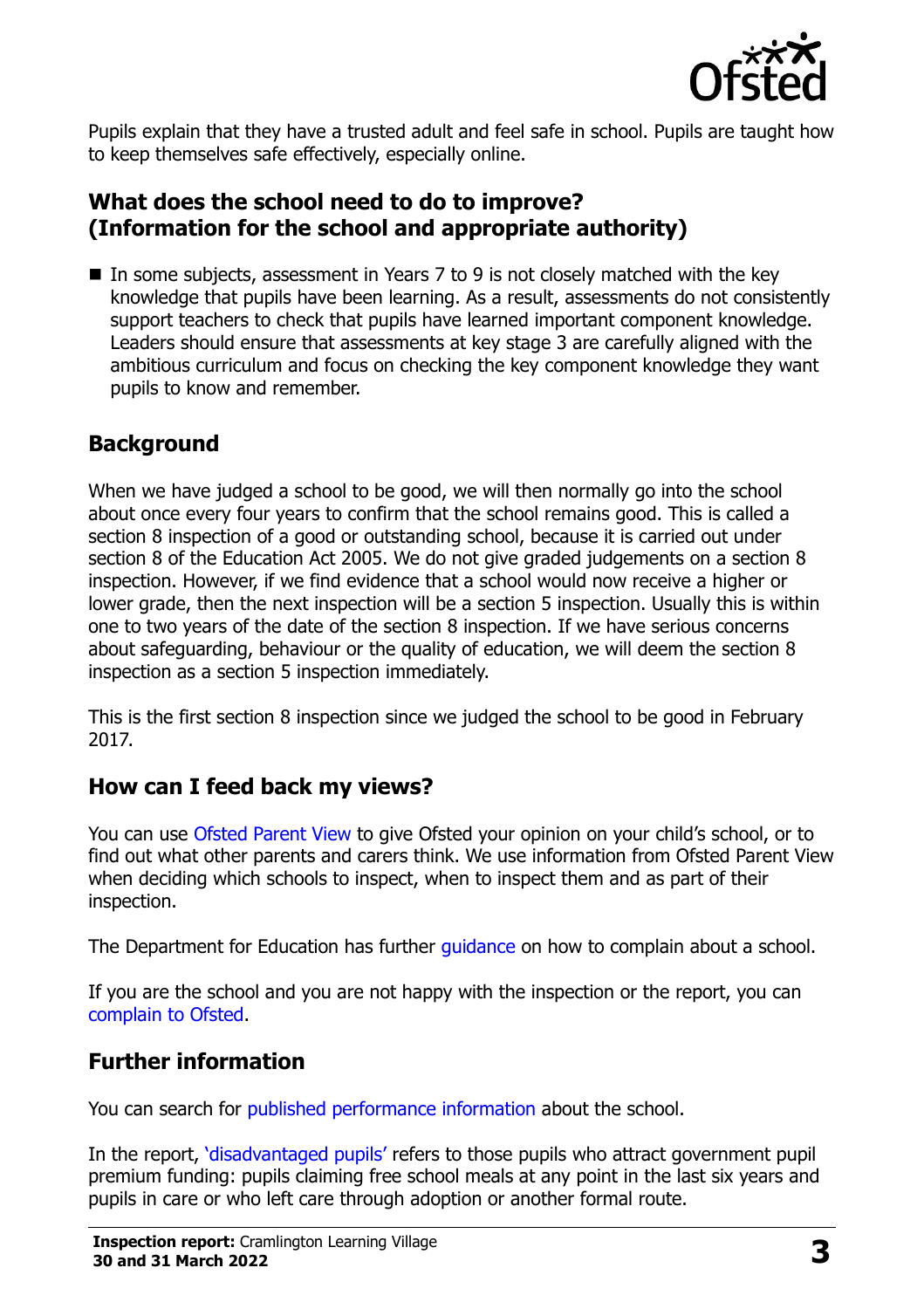

## **School details**

| Unique reference number                            | 137457                                                                |
|----------------------------------------------------|-----------------------------------------------------------------------|
| <b>Local authority</b>                             | Northumberland                                                        |
| <b>Inspection number</b>                           | 10211351                                                              |
| <b>Type of school</b>                              | Secondary                                                             |
| <b>School category</b>                             | Academy converter                                                     |
| Age range of pupils                                | 11 to 18                                                              |
| <b>Gender of pupils</b>                            | Mixed                                                                 |
| <b>Gender of pupils in sixth-form</b><br>provision | Mixed                                                                 |
| Number of pupils on the school roll                | 2033                                                                  |
| Of which, number on roll in the sixth<br>form      | 328                                                                   |
| <b>Appropriate authority</b>                       | Board of trustees                                                     |
| <b>Chair of trust</b>                              | Carol Davenport                                                       |
| <b>Co-Headteachers</b>                             | Jonathan Bird and Kim Irving                                          |
| Website                                            | www.cramlingtonlv.co.uk                                               |
| Date of previous inspection                        | 11 November 2020, under section 8 of the<br><b>Education Act 2005</b> |

#### **Information about this school**

■ The school uses two alternative providers: Engage Cramlington and Head Start.

#### **Information about this inspection**

This was the first routine inspection the school received since the COVID-19 pandemic began. Inspectors discussed the impact of the pandemic with school leaders and have taken that into account in their evaluation.

- Inspectors met with a range of senior and middle leaders. Inspectors also met with representatives from the trust, including the chair and vice-chair of trustees.
- Inspectors carried out deep dives in these subjects: mathematics, history, modern foreign languages and religious education. For each deep dive, inspectors met with subject leaders, looked at curriculum plans, visited a sample of lessons, spoke to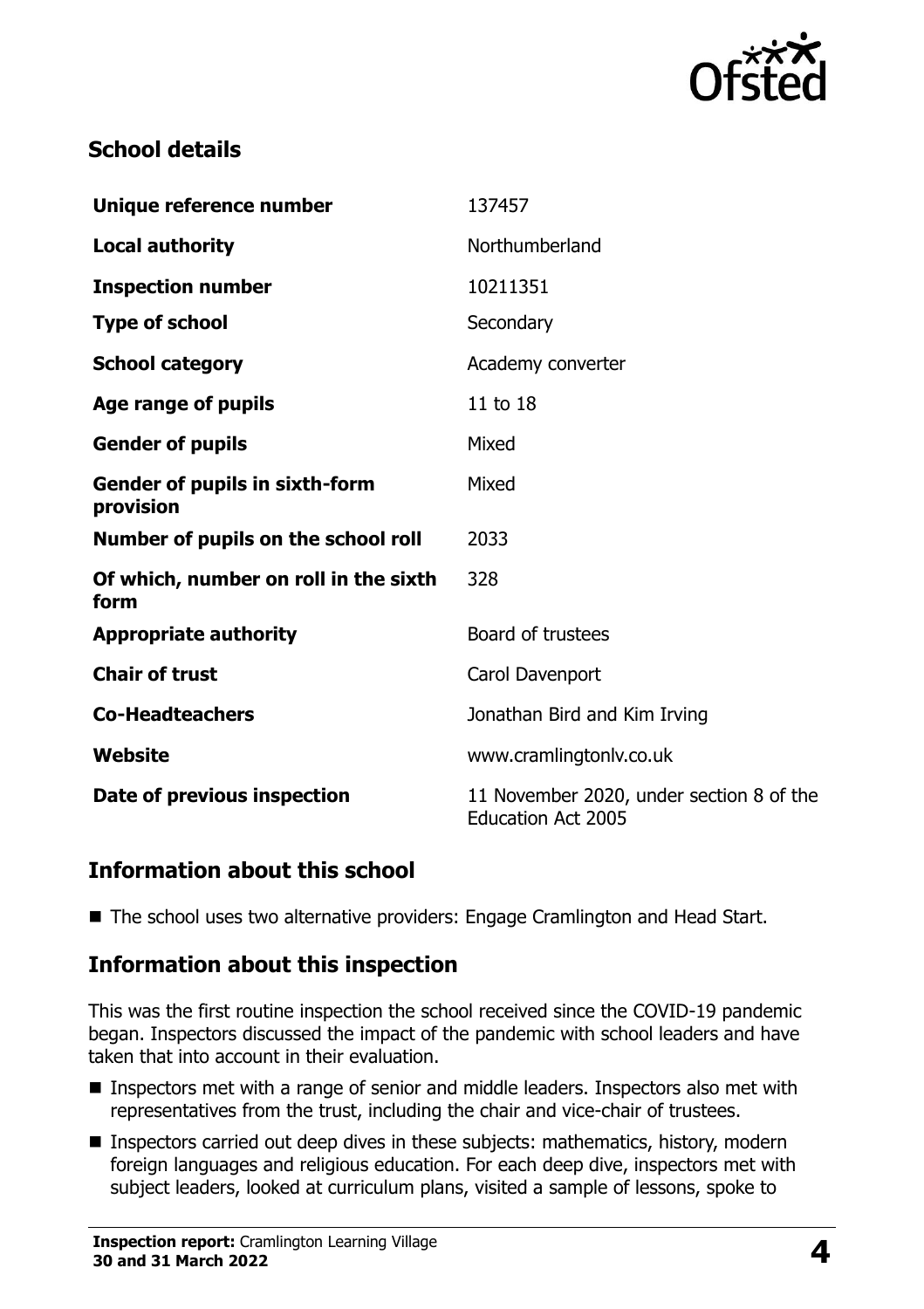

teachers, spoke to some pupils about their learning and looked at samples of pupils' work.

- Inspectors looked at curriculum plan for some other subjects. They also met with staff with responsibility for reading across the school.
- Inspectors spoke to pupils, formally and informally, throughout the inspection.
- Inspectors met with leaders with responsibility for safeguarding. Inspectors scrutinised the single central record. They also looked at documentation regarding actions that leaders have taken to keep pupils safe.
- An inspector met with the special educational needs and/or disabilities coordinator. Inspectors also scrutinised a range of documentation about pupils' needs.
- An inspector visited Engage Cramlington, an alternative provider used by the school.
- Inspectors considered the 105 free-text responses to Parent View, Ofsted's online survey.
- Inspectors scrutinised a range of documentation, including the school's self-evaluation, the school's development plan and minutes of governors' meetings.

#### **Inspection team**

| Katherine Spurr, lead inspector | Her Majesty's Inspector |
|---------------------------------|-------------------------|
| John Linkins                    | Her Majesty's Inspector |
| Gabrielle Reddington            | Ofsted Inspector        |
| Tim Jenner                      | Her Majesty's Inspector |